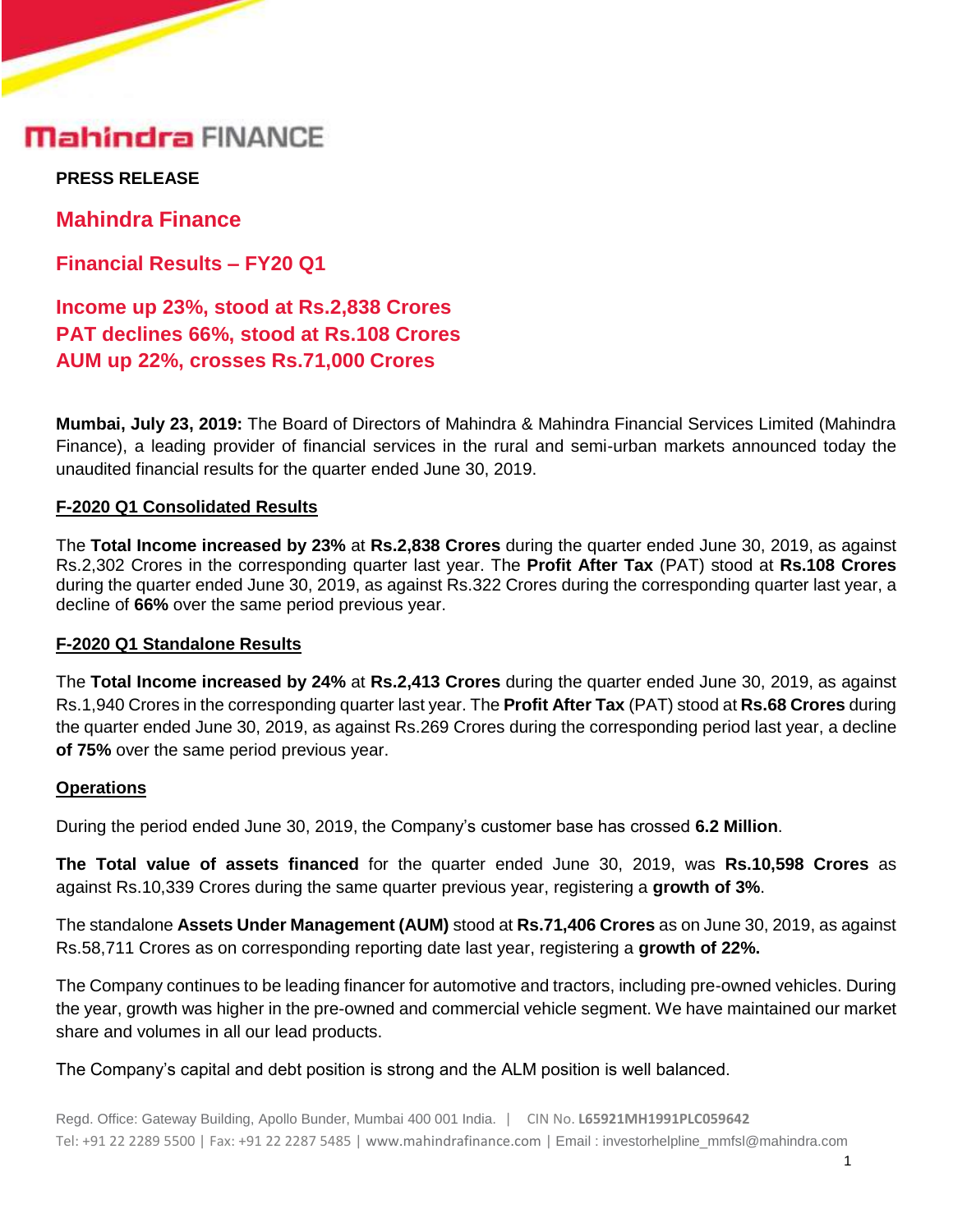## **Mahindra FINANCE**

Impairment provisioning is done as per Expected Credit Loss (ECL) method prescribed in lnd AS, which requires provisioning in three stages. The company has considered all loan accounts with an ageing of above 90 days under Stage 3 (Impaired assets). The **Gross Stage 3** levels have gone down to 7.4**%** for the quarter ended June 30, 2019, from 9.4% during the corresponding quarter last year. The **Net Stage 3** levels have gone down to **5.7%** for the quarter ended June 30, 2019, from 6.3% during the corresponding quarter last year. The **Stage 3 provisioning coverage ratio** stood at **24.9%.** 

## **SUBSIDIARIES**

#### **Mahindra Insurance Brokers Limited (MIBL)**

**During the quarter ended June 30, 2019,** MIBL registered income at Rs.79.63 crores as against Rs.66.67 crores, registering a growth of 19% over the same period previous year. The Profit After Tax (PAT) was Rs.6.16 crores as against Rs.14.82 crores, a decline of 58% over the same period previous year.

#### **Mahindra Rural Housing Finance Limited (MRHFL)**

**During the quarter ended June 30, 2019,** MRHFL registered Income at Rs.363.05 crores as against Rs.301.98 crores, a growth of 20% over the same period previous year. The Profit After Tax during the quarter ended June 30, 2019, was Rs.28.75 Crores as against Rs.30.88 Crores, a decline of 7% over the same period previous year.

## **Mahindra Asset Management Company Private Limited (MAMCPL)**

**During the quarter ended June 30, 2019,** MAMCPL earned revenues of Rs.4.14 Crores as compared to Rs.9.41 Crores in the same period previous year. The company incurred a loss of Rs.8.56 Crores compared to a loss of Rs.6.22 Crores over the same period previous year.

The Average Assets under Management (AUM) of MAMCPL for the quarter ended June 30, 2019 was Rs.4,972 Crores across nine schemes, which showed a growth of 26% over the same period previous year. Of these assets, MAMCPL managed Rs.1,513 crores of average equity assets in the quarter ended June 30, 2019 compared to Rs.1,264 Crores in the same quarter last year.

#### **Mahindra Finance USA, LLC (MFUSA)**

**During the quarter ended June 30, 2019,** MFUSA registered income at USD 16.69 Million as against USD 15.99 Million, registering a growth of 4% over the same period previous year. The Profit After Tax (PAT) during the quarter ended June 30, 2019, registered was USD 3.90 Million as against USD 4.10 Million, a decline of 5% over the same period previous year.

#### **Mahindra Finance CSR Foundation**

**During the quarter ended 30 June 2019**, the Company has incorporated a Wholly-owned subsidiary company, namely, Mahindra Finance CSR Foundation, under the provisions of section 8 of the Companies Act, 2013 for undertaking the CSR activities of the Company and its subsidiaries.